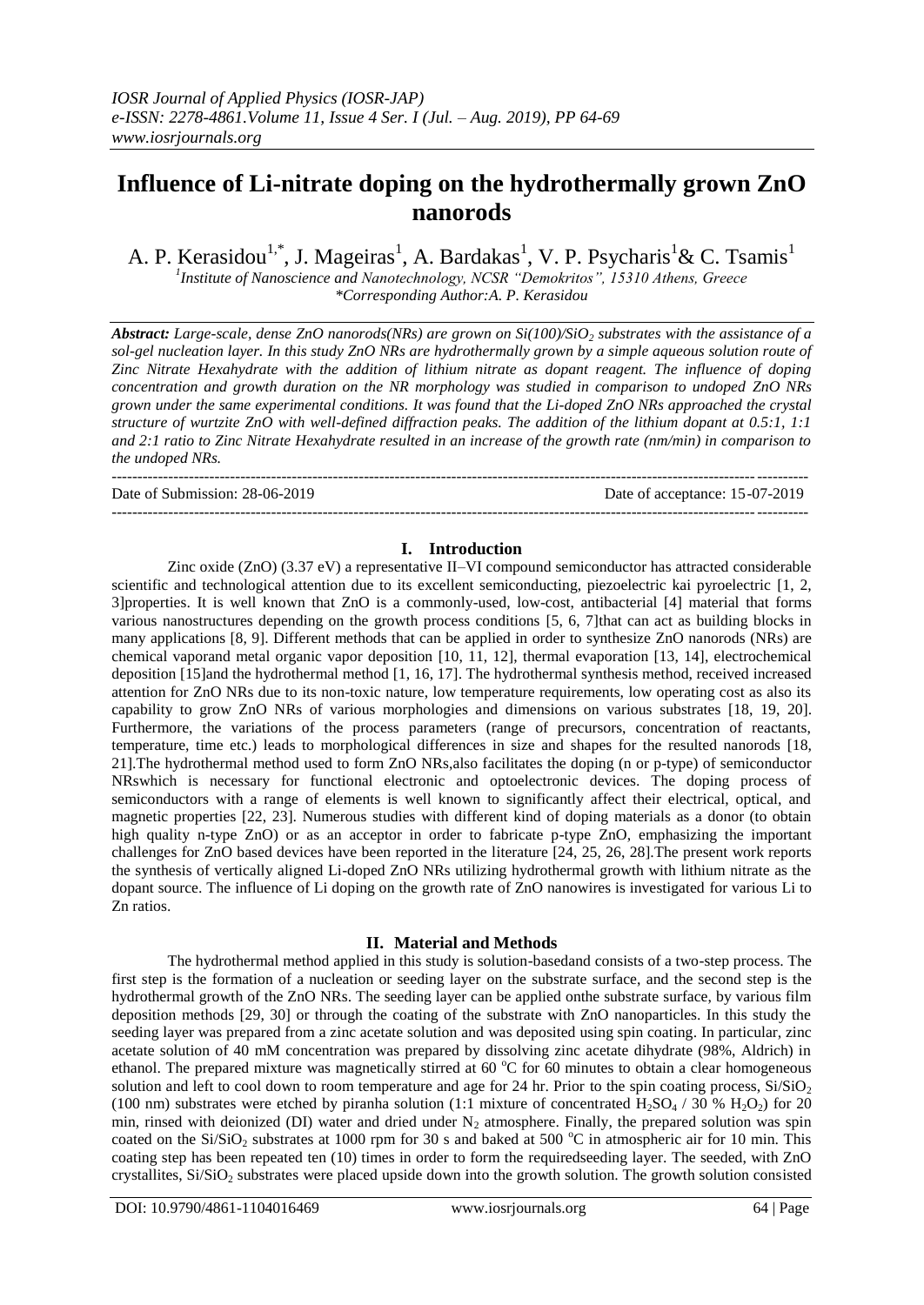of an equimolar aqueous growth solution of 40 mM zinc nitrate hexahydrate  $(Zn(NO_3)_{2.6}H_2O, ZNH)$  and hexamethylene tetramine  $(C_6H_{12}N_4, HMTA)$  for the un-doped ZnONRs. For Li doped ZnO NRs lithium nitrate (LiNO<sub>3</sub>, Aldrich) was added to the growth solution with a molar ratio to ZNH  $(0.5:1)$ ,  $(1:1)$  and  $(2:1)$ . The growth duration ranged from 60 to 180 minutes at a temperature range of  $87\pm3^{\circ}$ C. After the growth process, the samples were rinsed with deionized (DI) water and dried in  $N_2$  atmosphere. Surface roughness surveys of the seeding layer were performed using an Atomic Force Microscope (AFM, Veeco CP-II) and the surface morphologies of the grown NRs were studied using a Field Emission Scanning Electron Microscope (FE-SEM, JEOL JSM-7401F). The crystallinity, for undoped and Li-doped ZnO NRs was determined by X-Ray Diffraction (XRD) measurements using a D500 SIEMENS diffractometer (Cu K $\alpha$  radiation;  $\lambda = 1.5418 \text{ Å}$ , 40 kV, 35 mA) for both seeding layer and grown NRs.

#### **III. Results**

The process applied for the preparation of the seeding layer, driven from the decomposition of 40 mM zinc acetate dihydrate in ethanol at 60 °C, resulted into a  $\Box$  30 nm-thick film of textured ZnO nanocrystals. The prepared film had a smooth surface with a Root Mean Square (RMS) roughness of 1.03 nm, measured by the AFM as shown in Fig. 1(a). The surface of the film is covered by nanosized ZnO grains. The XRD analysis revealed that the as prepared seeding layer is polycrystalline with ac-axis preferred orientation that is perpendicular to the substrate surface. The diffraction peaks are matched with the standard diffraction pattern of wurtzite ZnO (JCPDS 036-1451).



**Figure 1. (a)** Surface morphology and **(b)** XRD spectra of the seeding layer film formed after 10 spin-coating cycles.

The growth mechanism for the formation of ZnO NRs can be summarized by the following chemical reactions[1]:

| Decomposition reaction              | $(CH_2)_6N_4 + 6H_2O \stackrel{heat}{\longrightarrow} 6HCHO + 4NH_3$               |
|-------------------------------------|------------------------------------------------------------------------------------|
| Hydroxyl supply reaction            | $NH_3 + H_2O \leftrightarrow NH_4^+ + OH^-$                                        |
| Supersaturation reaction            | $\text{Zn}^{2+}$ + 20H <sup>-</sup> $\rightarrow$ Zn(OH) <sub>2</sub>              |
| Formation of ZnO nanorods reaction: | $\text{Zn}(\text{OH})_2 \xrightarrow{\text{heat}} \text{ZnO} + \text{H}_2\text{O}$ |

Previously reported studies of hydrothermally grown ZnO NRs have shown that precursor concentration determines the NR density, while growth time and temperature controls the ZnO NR morphology and aspect ratio [31]. The NRs morphology evaluation was conducted by FE-SEM. Images at different locations across each sample were capturedin order to confirmtheoverall morphology of the grown NRs. In Fig. 2, FE-SEM micrographs (top and cross section view) are presented for NRs grown in an equimolar ZNH:HMTA growth solution of 40mM, for growth duration ranging between60 and240 minutes. It can be observed that under the applied hydrothermal conditions, the ZnO NRs have ahexagonal crystal morphologygrown in c-axis direction with a uniform diameter along their axisandflat-top termination.The flat-top termination indicates that the growth rate of the polar [002] planes is faster than the nonpolar surfaces [32]. The increase of the growth duration results into a length and diameter increase, showing that even after 4 hours the growth solution has not been depleted of reactants.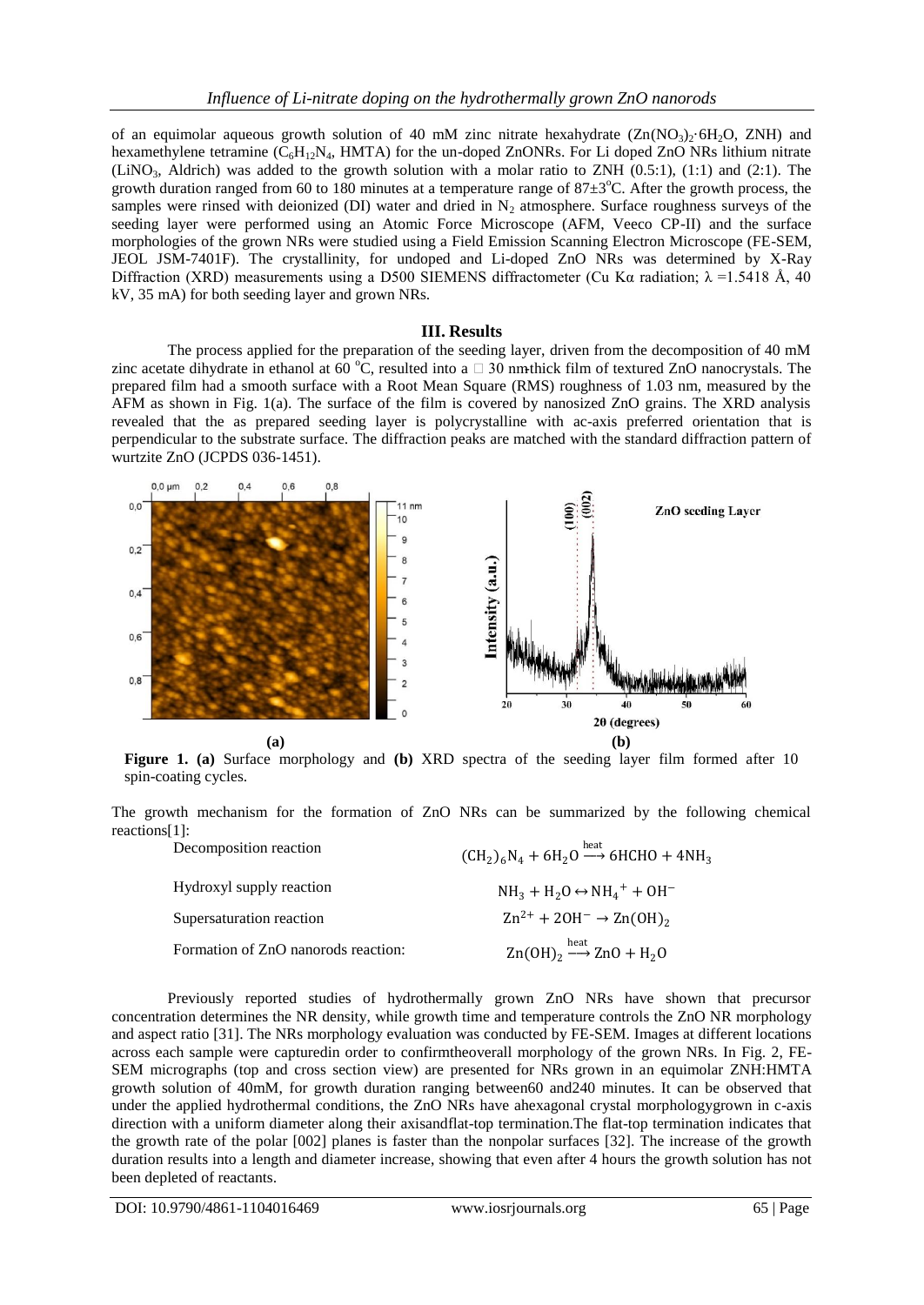

**Figure 2.** Top and cross section SEM micrographs for undoped ZnO NRs with growth duration of (a-e) 60, (b-f) 120, (c-g)180 and (d-h) 240 min at 2.5kV and for x100.000 and x25.000 magnification respectively.



**Figure 4.**XRD spectra of grown NRs for pure (undoped ZnO\_0:1) and Li-doped (Li:ZNH ratio 0.5:1, 1:1 and 2:1)(growth duration 180 min)

XRD results for 180 min grown NRs are shown in Fig. 4 for pure (undoped) and Li-doped ZnO NRs for the different dopant concentrations. The diffraction peaks for all studied samples are well matched with the pure hexagonal phase of wurtzite structure. As it can be observed, the crystallographic phase remains unaltered with the increase in dopant concentration. When Li doping reagent is introduced into the growth solution, a partial replacement of  $\overline{Zn}^{2+}$  ions by  $Li^+$  ions takes place in the ZnO lattice since their ionic radii are comparable [33]. Li can occupy interstitial and substitutional sites in the lattice structure of ZnO, leading to improved crystallinity of respective phases [25, 33]. Therefore, the crystal structure and growth direction of the Li-doped NRs are similar to the un-doped one. The growth direction for all ZnO NRs is along [002] direction with clearly defined (102), (110) and (103) diffractive peaks at higher angles for the Li-doped NRs.In Fig. 5, representative FE-SEM images for Li-doped grown NRs are shown in comparison to the undoped NRs, for the case of 180 mingrowth duration.As it can be observed in all cases the NRs are grown in the [002] crystal direction. Li-doped NRs are found to have a flat-top termination in agreementto the undoped NRs with improved diameter uniformity.For the same growth duration NRs grown at 2:1 Li to ZNH (Fig. 5 (d)) are found to be the longest in comparison to 0.5:1 and 1:1 ratio, with all Li-doped NRs being highly aligned, perpendicular to the substrate.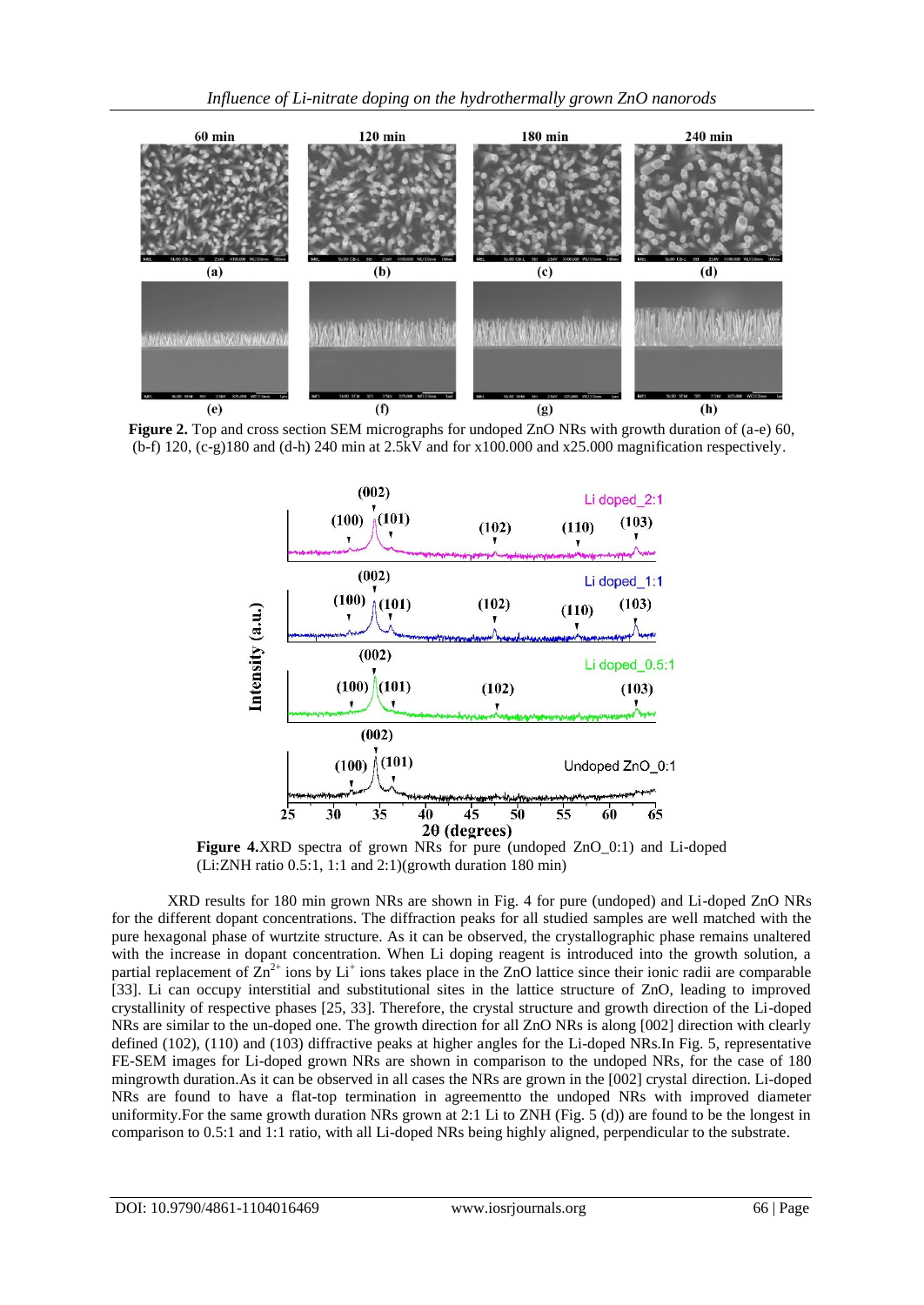

**Figure 5.** Cross section SEM micrographs at 2.5 kV for (a) undoped and (b) 0.5:1, (c) 1:1 and (d) 2:1 Li-doped NRs hydrothermally grown for 180 min (inset shows the corresponting top view FE-SEM micrographs at x100.000 magnification)

ImageJ software was utilized in order to measure the NRs length and diameter as a function of the growth duration.The obtained results are presented in Fig. 6. The NRs growth rate in (002) direction was found to be highly linear in all examined cases. The growth rate for the undoped NRs was found to be inthe order of  $(4.0 \pm 0.5)$  nm/min and their average diameter increase was up to 50% in 240 min compared to 60 min (inset of Fig. 6 (a)).For Li-doped NRs a higher growth rate in the c-axis direction is obtained compared to undoped NRs.Specifically, the growth rate in the cases of 0.5:1 and 1:1 was found the same and of the order of (10±1) nm/min while it increased to (12±1) nm/min in the case of 2:1Li to ZNH ratio. As a result, Li-doped NRs length was greater than the undoped ones for all Li to ZNH ratios.



**Figure 6.**Length as a function of the growth duration (a) for undoped NRs (inset: NRs diameter as a function of the growth duration) and (b) for Li-doped NRs at various Li to Zn ratios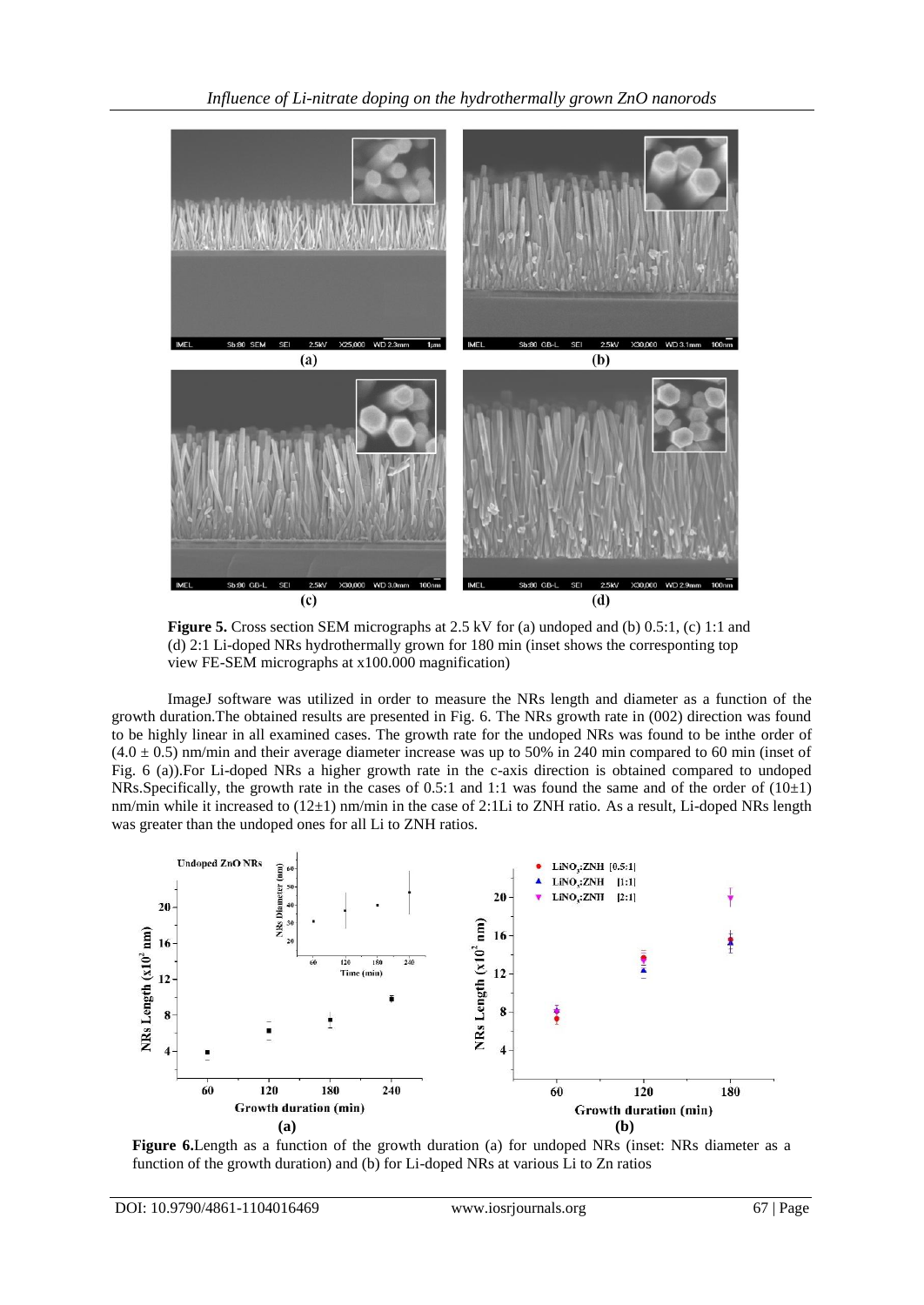#### **IV. Conclusions**

In this study, the influence of growth duration on the structure of hydrothermally grown Li-doped NRs was investigated. ZnO NRs were hydrothermally grown on seeded Si/SiO2 substrates at a constant temperature using a zinc nitrate/HMTA nutrient solution with the addition of lithium nitrate as a dopant. The resulted NRs had a hexagonal crystalline structure coinciding with the standard diffraction pattern of wurtzite ZnO (JCPDS 036-1451) with a preferential growth orientation along the c-axis. It was identified that the addition of the Li dopant intensified the diffraction pattern of the NRs at higher angles corresponding to (102), (110) and (103) planes. From the FE-SEM analysis, undoped NRs were grown at a linear rate, with increasing length and diameter as a function of time. The Li-doped NRs showed an increase of the growth rate in comparison to the undoped case, with NRs grown at 2:1 Li to ZNH showing the highest growth rate value.

#### **Acknowledgements**

A. P. K. acknowledges the support through IKY scholarships programme which is co-financed by the European Union (European Social Fund - ESF) and Greek National Funds through the action entitled "Reinforcement of Postdoctoral Researchers", in the framework of the Operational Programme "Human Resources Development Program, Education and Lifelong Learning" of the National Strategic Reference Framework (NSRF) 2014 – 2020.

The authors gratefully acknowledge the technical support from the Nanotechnology and Microsystems Laboratory of the Institute of Nanoscience and Nanotechnology, NCSR "Demokritos".

#### **References**

- [1]. S. Baruah and J. Dutta, "Hydrothermal growth of ZnO nanostructures," Sci. Technol. Adv. Mater., vol. 10, no. 1, p. 013001 (2009)
- [2]. S. Xu and Z. L. Wang, "One-Dimensional ZnO Nanostructures: Solution Growth and Functional Properties", Nano Research, vol. 4, Issue 11, pp 1013–1098 (2011)
- [3]. S.R.Brintha and M.Ajitha, "Synthesis and characterization of ZnO nanoparticles via aqueous solution, sol-gel and hydrothermal methods", IOSR Journal of Applied chemistry, ISSN: 2278-5736.Volume 8, Issue 11, pp 66-72 (2015)
- [4]. N. H. Harun et al., "Shape-Dependent Antibacterial Activity against Escherichia coli of Zinc Oxide Nanoparticles", J. of Biomed. & Clin. Sci., Vol 3(2), pp 35-38 (2018)
- [5]. M. Ding et al.,"One-Dimensional Zinc Oxide Nanomaterials for Application in High-Performance Advanced Optoelectronic Devices", Crystals, 8, 223 (2018)
- [6]. Z. L. Wang, "Zinc oxide nanostructures: growth, properties and applications", J. Phys.: Condens. Matter16 R829 (2004)
- [7]. F. Zhao et al., "Complex ZnO nanotree arrays with tunable top stem and branch structures", Nanoscale, 2, pp 1674–1683 (2010)
- [8]. R.C. Bharamagoudar and A. S. Patil, "A Comprehensive Review of ZnO nanostructures and thin films for biosensor applications", IOSR Journal of Computer Engineering, ISSN : 2278-0661, p-ISSN : 2278-8727, pp. 52-60 (2015)
- [9]. S. Pace et al., "Optimization of 3D ZnO brush-like nanorods for dye-sensitized solar cells", RSC Adv., 8, p 9775 (2018)
- [10]. A. D. Faisal, "Optimization of CVD parameters for long ZnO NWs grown onITO/glass substrate", Bull. Mater. Sci., Vol. 39, No. 7, pp 1635–1643 (2016)
- [11]. B. Kumar et al., "Energy harvesting based on semiconducting piezoelectric ZnO nanostructures", Nano Energy 1 (3), pp 342–355 (2012)
- [12]. D. C. Kim et al., "Pressure dependence and micro-hillock formation of ZnO thin films grown at low temperature by MOCVD", Volume 516, Issue 16, pp 5562-5566 (2008)
- [13]. H.I. Abdulgafour et al., "Growth of zinc oxide nanoflowers by thermal evaporation method", Physica B 405, pp 2570–2572 (2010)
- [14]. K. A. Salman et al., "Growth of Zinc Oxide Nanocombs on Porous Silicon Layer by Thermal-Evaporation Method", Vol. 4, No. 2, 2015, pp. 30-35 (2015)
- [15]. C.D. Bojorge et al., "Zinc-oxide nanowires electrochemically grown onto sol-gel spin-coated seed layers", Phys. Status Solidi 208 (7), pp 1662–1669 (2011)
- [16]. D. Yan et al., "Hydrothermal growth of ZnO nanowire arrays: fine tuning by precursor supersaturation," CrystEngComm, vol. 19, no. 3, pp. 584–591 (2017)
- [17]. V. Strano et al., "Double Role of HMTA in ZnO Nanorods Grown by Chemical Bath Deposition", J. Phys. Chem. C, 118, 48, pp 28189-28195 (2014)
- [18]. S. V. Costa et al., "ZnO nanostructures directly grown on paper and bacterial cellulose substrates without any surface modification layer", Chem. Commun.,49, p 8096 (2013)
- [19]. F. Tong et al., "Growth of ZnO Nanorod Arrays on Flexible Substrates: Effect of Precursor Solution Concentration", ISRN Nanomaterials, Volume 2012, Article ID 651468, 7 pages (2012)
- [20]. Q. Li et al., "Fabrication of ZnO Nanorods and Nanotubes in Aqueous Solutions", Chem. Mater., 17, pp 1001-1006 (2005)
- [21]. Z. A.Abdelouhab et al., "Effects of precursors and caustic bases on structural and vibrationalproperties of ZnO nanostructures elaborated by hydrothermal method", Solid State Sciences 89, pp 93–99 (2019)
- [22]. S.I. Shanthi,"Optical, Magnetic and Photocatalytic Activity Studies of Li, Mg and Sr Doped and Undoped Zinc Oxide Nanoparticles", Journal of Nanoscience and Nanotechnology, Vol. 18, Number 8, pp 5441-5447(7) (2018)
- [23]. V. Kumar et al., "Rare Earth Doped Zinc Oxide Nanophosphor Powder: A Future Material for Solid State Lighting and Solar Cells", ACS Photonics, 4, pp 2613-2637 (2017)
- [24]. X. Fang et al., "Phosphorus-Doped p-Type ZnO Nanorods and ZnO Nanorod p-n Homojunction LED Fabricated by Hydrothermal Method", J. Phys. Chem. C, 113, pp 21208–21212 (2009)
- [25]. H.M. Ashfiqul Hamid et al., "Characterization and performance analysis of Li-doped ZnO nanowire as a nano-sensor and nanoenergy harvesting element", Nano Energy 50, pp 159–168 (2018)
- [26]. M. Sahal et al., "p- and n-type doping of zinc oxide through electrochemical methods", 2016 International Renewable and Sustainable Energy Conference (IRSEC), IEEE, DOI: 10.1109/IRSEC.2016.7984057 (2016)
- [27]. K. Tang et al., "Recent progress of the native defects and p-type doping of zinc oxide", Chinese Phys. B26, p 047702 (2017)